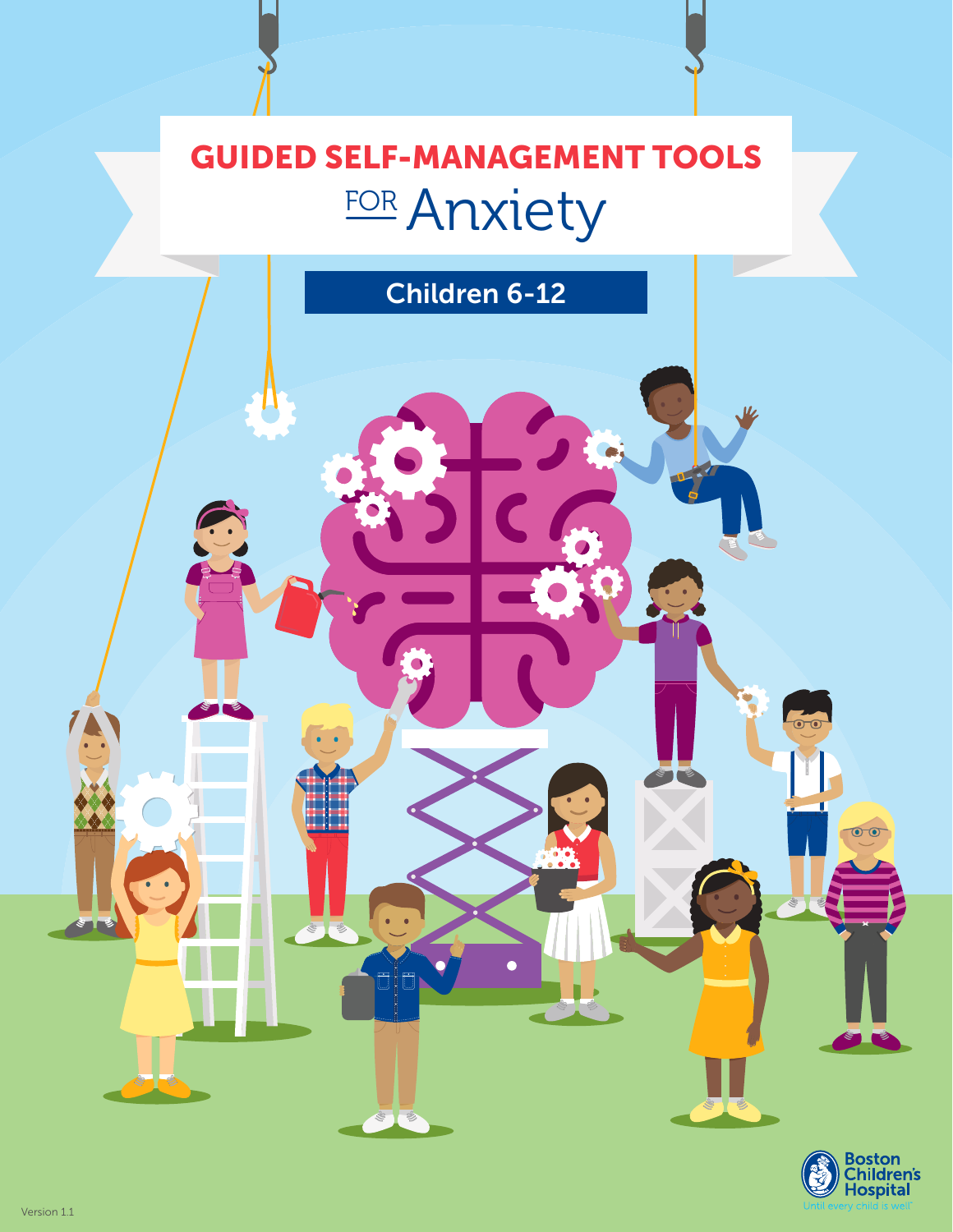#### COGNITIVE BEHAVIORAL THERAPY

# **FOR ANXIETY**

Boston<br>Children's

## INTRODUCTION

Everyone worries sometimes. School, friends, and stress can cause children and teens to feel anxiety. For some children, anxious feelings can become difficult to manage. This can cause problems at home, school, and/or with friends. Working with your child's primary care team can help you assist your child in managing symptoms of anxiety.

Behavioral health specialists have worked hard to figure out ways to help manage anxiety. One of the most effective interventions is a type of therapy called Cognitive Behavioral Therapy, or CBT. This type of therapy helps people with anxiety learn how to change their thoughts and behaviors in order to feel less worried and to cope when worries do occur. The worksheets in this guide will help your child and family try CBT strategies at home. There are tips for parents and activities for your child, which can be used with children across a wide age range. We find that the skills are most effective when used in order. All of the skills included in our guide are *evidence-based*, meaning they are strategies that have been tested and proven to be effective through rigorous scientific research. Many families have found these strategies to be beneficial; we hope they will work for you, too.

## SKILLS & EXERCISES

Each of the skill handouts includes an explanation of the skill, a description of how it will help your family, and instructions for how to use the strategy at home. We've also included a list of common questions and concerns parents usually have about each skill, along with our answers. Work through the guide with your child and try out each new skill for about two weeks to see which fit your family best. See what's working and what's still challenging, then adjust as needed. Once you've found a set of skills that works for you, keep at it until the routine becomes second nature. It may be challenging at first, but the more you practice, the easier it will be to make these exercises and techniques a part of your daily life. Let us know how things are going and be in touch if you and your child need any additional support for anxiety management. Good luck!





#### Fear Thermometer

These worksheets will help your child pay attention to situations that make them anxious and rate their worried feelings.



#### Relaxation Skills

These worksheets teach simple skills and exercises that help increase feelings of calm and well-being. Make these skills a consistent part of your family's daily life to reduce stress for everyone.



#### Thinking Traps

These worksheets teach new ways to look at situations and suggest questions to ask in order to reduce anxious thoughts.



#### Facing Your Fears

These worksheets help you and your child design exposures, which are opportunities to face fears in a controlled and safe way.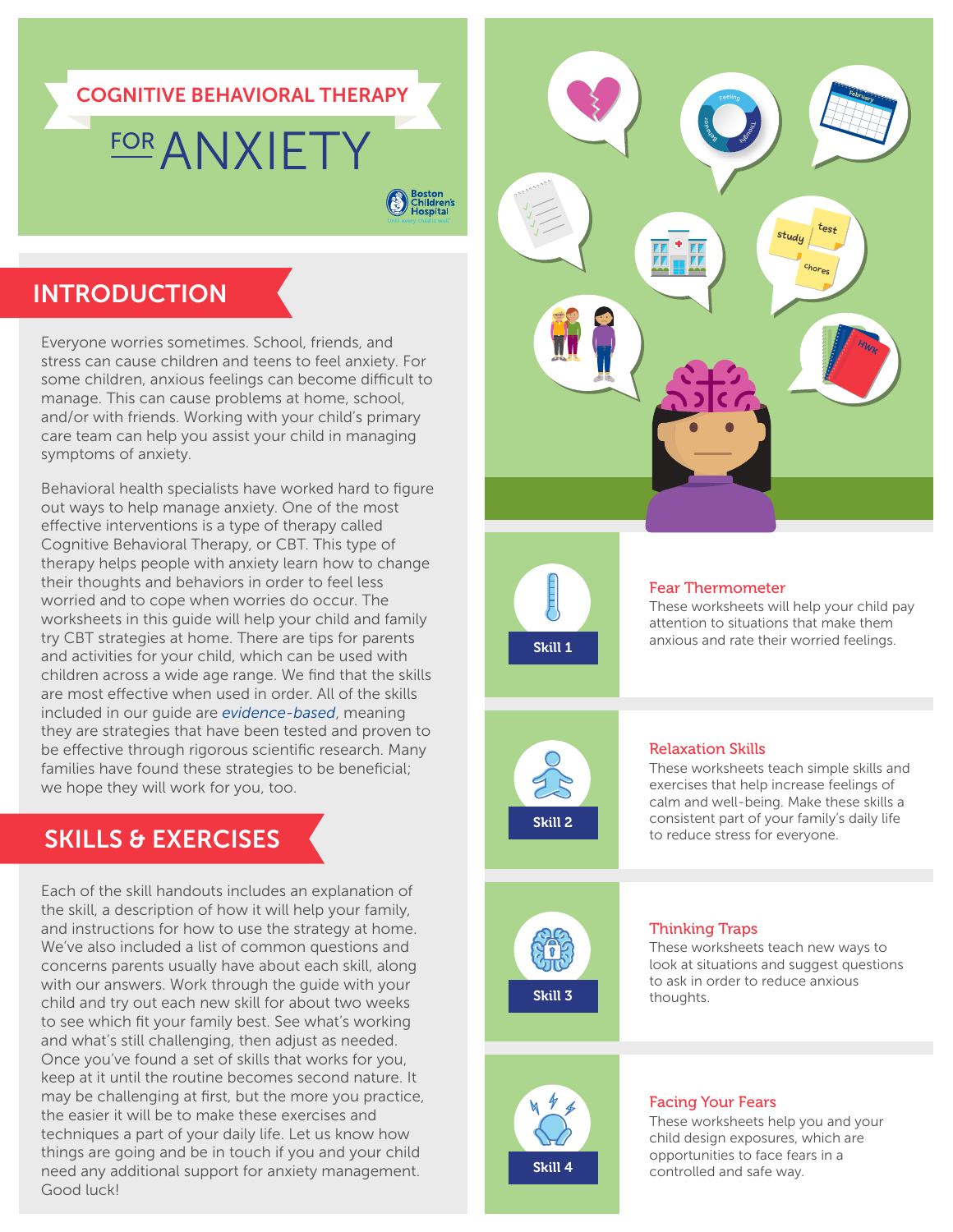## FEAR THERMOMETER PARENT HANDOUT:





### WHAT IS A FEAR THERMOMETER?

- You may notice that your child worries, or gets anxious, during many kinds of situations. They may also avoid certain situations or things. The anxiety may feel like it comes out of nowhere, which can make it hard for your child to describe what exactly makes them anxious. To begin managing your child's anxiety, you need to help them name the problem.
- $\bullet$ A fear thermometer is a tool that can do just that. A fear thermometer helps your child organize or rank the things and situations that make them anxious. The things/situations that make your child only a little worried are near a 1 on the thermometer. The things/situations that make your child the most worried are usually near the 10 on the thermometer.
- Once you and your child have a better understanding of their worries, you can use the fear thermometer to help  $\left( \blacktriangleright \right)$ your child plan ways to face their fears. These techniques can help them realize they can still do things they want and need to do even when they are worried.

## HERE'S HOW TO CREATE A FEAR THERMOMETER

#### You can use the following script with your child:

 $\mathbf{5}$ 

- Introduce the Idea. "Everyone feels worried sometimes. In fact, our anxious feelings can sometimes be useful and important signals that help keep us safe. Other times, worries can get out of hand and make us too scared to do the things we need to and want to do. Today we are going to make a special thermometer that will help us name the things you're worried about. Doing this will help us figure out when you need help with your worries. Together we will figure out ways to solve problems and face your fears."  $\bf{1}$
- Look at the Example. "Let's look at this example. The thermometer goes from 1 to 10. This kid is afraid of frogs! At the bottom near 1 it says, "seeing a frog," because that's something that makes the kid who made this a little worried. At 3 it has "a frog jumping near me" because that makes the kid a little more worried. The thermometer keeps going up like that until we get to 10, "holding a frog", the situation that causes this kid to feel the most worried."  $\mathbf{2}^{\circ}$
- List Worries. "Before you make your thermometer, let's list all of the things you are worried about. We don't have to put them in order yet, just name everything you can think of. If you like, I can give you suggestions from things you've told me and what I've noticed." 33
- Rate the Worries and Put them on the Thermometer. "Great job! Naming all of these things and talking about them is an important step to feeling less worried and anxious. Okay, now that we have our whole list, let's see where they go on the thermometer. Let's start with the first fear you wrote. Where would that fit on the thermometer: at the bottom near 1, at the top near 10, or somewhere in the middle?" Wait for your child to name the fear, say a rating, and put on thermometer. "That makes sense, great job! Let's keep going." Move on to the next fear on the list. 44
	- Use the Fear Thermometer to plan next steps. "We will keep the Fear Thermometer handy as we continue to work through this guide. The Fear Thermometer will be a tool to help us understand the details of your worries and pay attention to when you might need help. When these worry situations come up, you will use the skills we are going to learn in this guide to help." If you notice that your child has a lot of unrelated, more generalized worries (e.g., if friends like them, thunderstorms, midterm exams, spending the night away from home, etc.), you can use Anxiety Skills 2 and 3 (Relaxation Skills and Thinking Traps) to help them learn tools to cope. If you notice that your child has fears of a specific situation or thing (e.g., animals or heights), the other skills in this guide will be very beneficial, but it will be essential to use Anxiety Skill 4 (Face Your Fears) to help them learn to face their fears instead of avoiding them.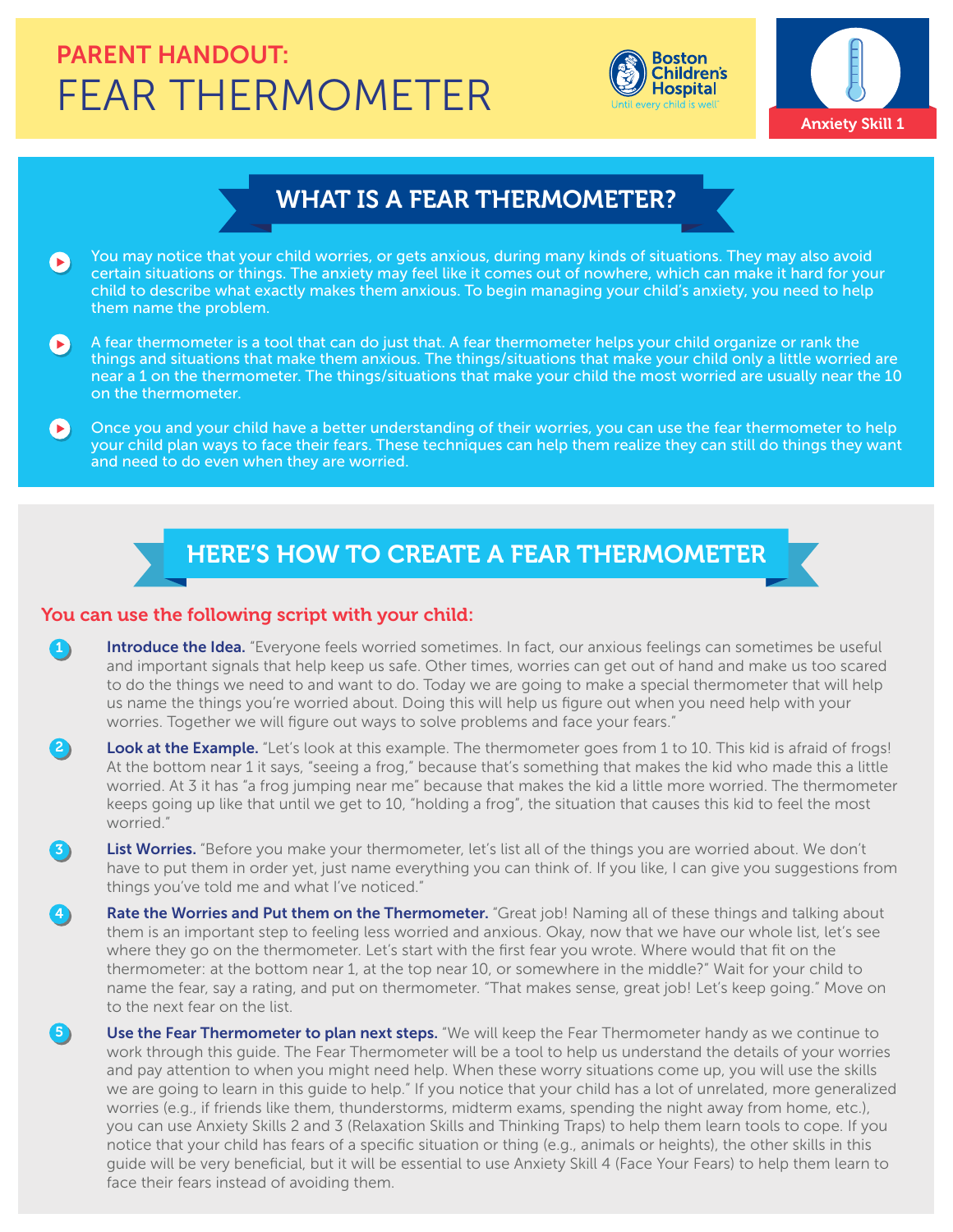## MY FEAR THERMOMETER CHILD WORKSHEET:

Boston **Children's Hospital** rv child is well





Start with the first fear you wrote. Where would that fit on the thermometer: at the bottom near 1, at the top near 10, or somewhere in the middle? Write it down and move on to the next fear.

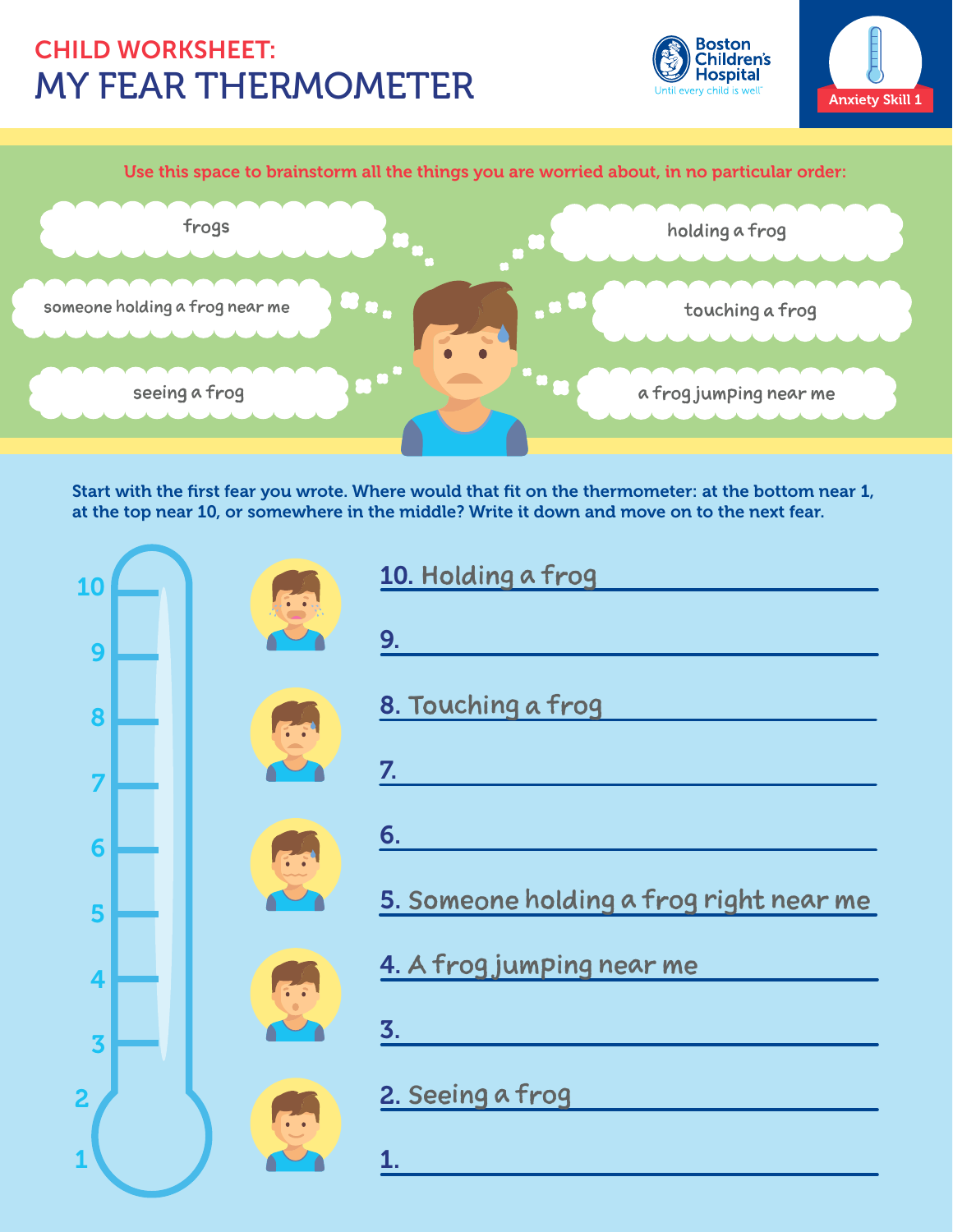## MY FEAR THERMOMETER CHILD WORKSHEET:

**Boston** Doston<br>Children's<br>Hospital child is well



#### Use this space to brainstorm all the things you are worried about, in no particular order:



Start with the first fear you wrote. Where would that fit on the thermometer: at the bottom near 1, at the top near 10, or somewhere in the middle? Write it down and move on to the next fear.

| 10                      |  | <u>10.</u>       |
|-------------------------|--|------------------|
| 9                       |  | 9.               |
| 8                       |  | 8.               |
| $\overline{7}$          |  | $\overline{Z}$ . |
| $6\phantom{a}$          |  | 6.               |
| 5                       |  | 5.               |
|                         |  | 4.               |
| $\overline{\mathbf{4}}$ |  | $\overline{3}$ . |
| $\overline{\mathbf{3}}$ |  | 2.               |
| $\overline{\mathbf{c}}$ |  |                  |
| $\overline{\mathbf{1}}$ |  | 1.               |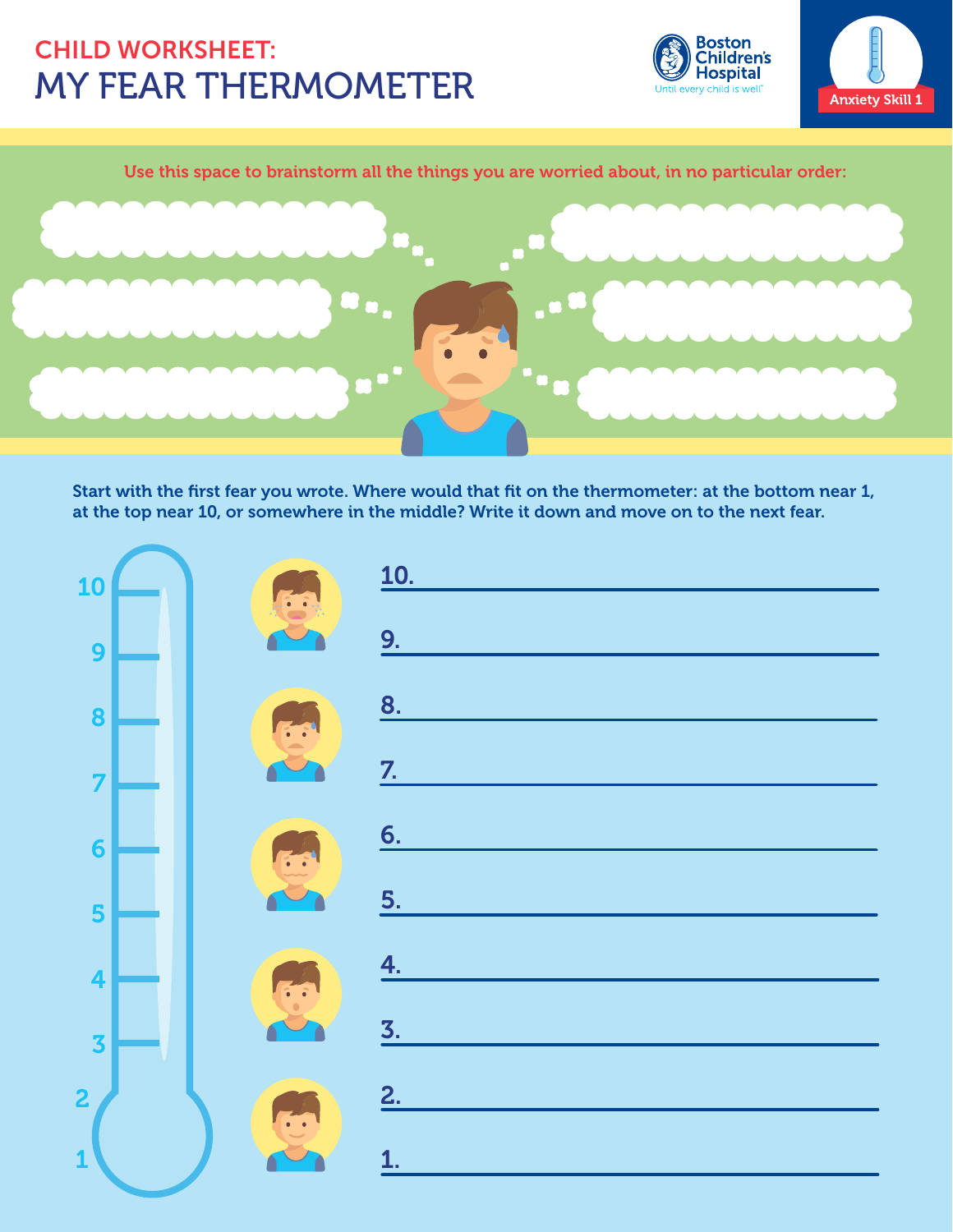



## HOW CAN USING A FEAR THERMOMETER HELP MY FAMILY?

- **Learning the details about what things or situations make your child feel worried is a very important first step** towards successfully managing their anxiety.
- Increasing your understanding of your child's anxiety through this process will help you be more aware of  $\blacktriangleright$ ) when to support your child in situations that cause them stress.
- Learning to identify and express worried feelings helps you and your child notice when a coping strategy  $\blacktriangleright$ ) (like the ones in Anxiety Skill 2) will be helpful.
- **EXT** Creating a fear thermometer will also help you and your child make a plan for facing fears. They will be able to start with facing fears that are lower on their list in their ranking list and move up the thermometer as they feel braver (see Anxiety Skill 4).

## COMMON PARENT CONCERNS

#### My child finds it hard to rank their fears.

Rating fears can seem strange at first. Show your child the example in this guide to help them understand how to describe their fear. Ask questions to help them rate each fear (e.g., "Is it scarier to speak in a small group or to speak in front of the whole class?). Let your child know that you can change the ratings as needed so they don't have to be "perfect."

#### My child rates everything at a 1 or a 10.

Ordering things from least to greatest is a hard concept, especially for younger children. If you notice that your child went through their whole list and rated each thing without using the middle ratings, gently ask them if there are some things that might go in the middle. You might say, "I wonder if there are some things that don't make you super worried (so less than 10) but also make you feel more than a little worried (so more than 1)?" Ask them to rate something fun (e.g., ranking foods from not tasty to the most delicious, or heights of family members from shortest to tallest) so they can practice the task.

#### My child gets upset while trying to make the ratings.

Thinking about worries can cause "in the moment" anxiety for many children. If your child is having a hard time, take a break from making the fear thermometer to relax and then come back to it. Let your child know that many people feel anxious when talking about their worries, but that it's important to do this exercise because in the end it will help them understand their anxiety and feel better.

Your child may also benefit from learning relaxation skills to manage anxious feelings. Try some of the strategies in Anxiety Skill 2 and see if they make talking about the feelings thermometer easier for them. They can also use the fear thermometer to remember to use relaxation skills (e.g., when your child's rating gets above a 4, it may be time to take some deep breaths).

#### I don't think my child's ratings are accurate.

If one of your child's ratings feels very off, talk to your child about that specific rating and things you've noticed about the situation. For example, "You put talking in front of the class as least scary. You labeled it a 2. I remember you seemed very worried about your last history project, more worried than you seem about ordering food at a restaurant. What do you think?". If your child won't change the ranking right then, leave it be and revisit the thermometer later. 100% accuracy isn't as important as your child feeling ownership over their thermometer.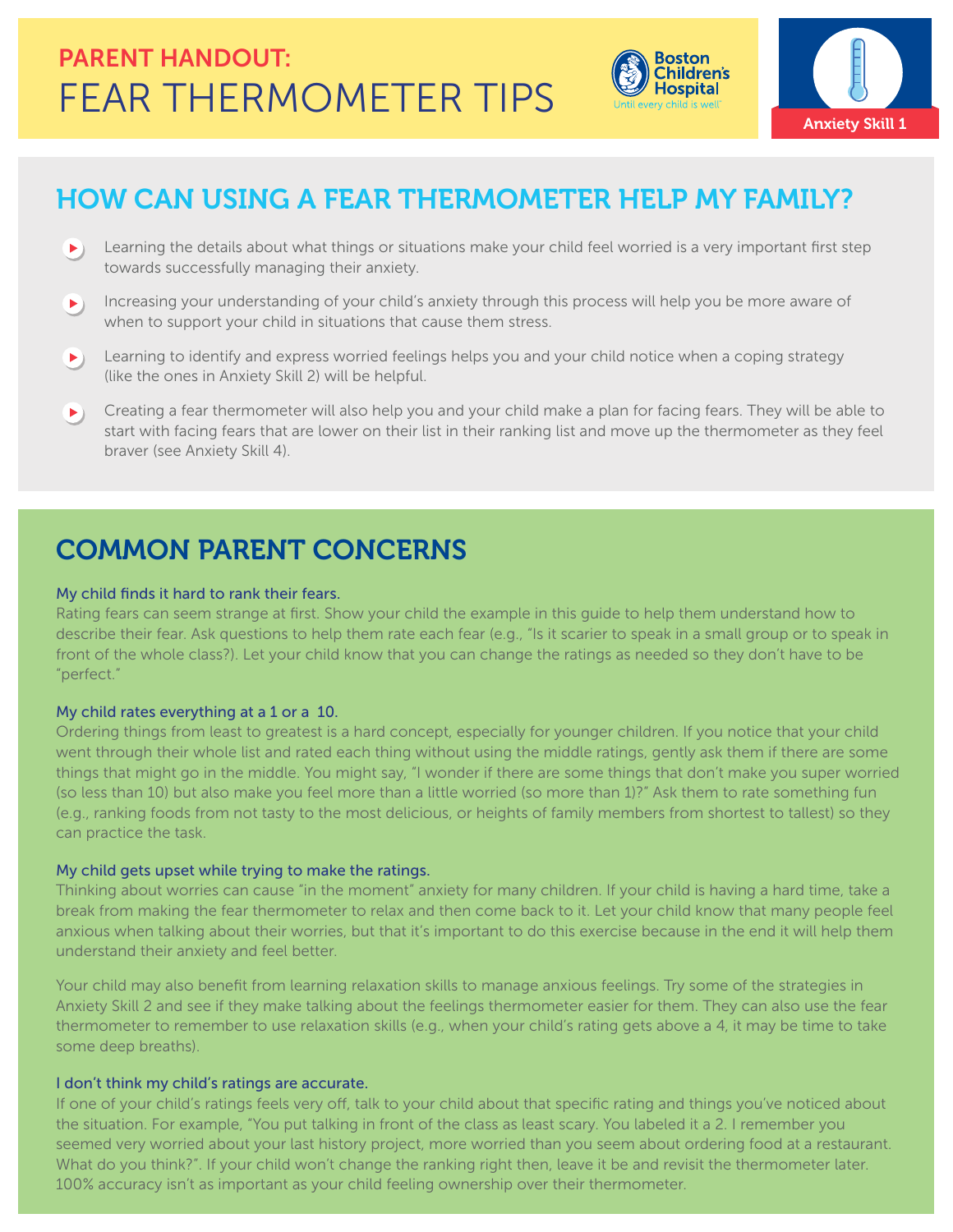## DEEP BREATHING PARENT HANDOUT:





### WHAT IS DEEP BREATHING?

 $\blacktriangleright$ Relaxation skills are ways to help relax our bodies and minds and increase feelings of calm and well-being.

Our quide includes three different types of relaxation  $\blacktriangleright$ skills that can help your child and family. This handout provides an introduction to a skill called deep breathing.

Deep breathing involves taking slow, deep breaths in  $\blacktriangleright$ which you fill your belly with air on the inhales (i.e., the breathe *in* part) and release the air on the exhales (i.e., when you breathe *out*).

Try some of our strategies below and see if they help your child feel calmer, more relaxed, and more in control.

### HERE'S HOW TO USE DEEP BREATHING AT HOME

Making relaxation a family activity can help your child feel more comfortable and use their relaxation skills more consistently. Pick a time when family members can practice together (e.g., before saying goodnight and getting ready for bed).

To set an example, you can point out to your child  $\bullet$ times when you can use deep breathing in your own life (e.g., "I feel stressed when the grocery store is this busy, so I'm going to take a few deep breaths before we go in."). If you notice your child looking anxious before or during an activity, you can also suggest they try deep breathing to see if it makes them feel better.

### DEEP BREATHING PRACTICE

**Deep Breathing Script:** "Sit in a comfortable position and close your eyes. We are going to focus on our breathing. Start by taking some nice deep breaths, the same way you normally would. Notice how your belly rises and falls as you breathe. You can put your hand on your belly to help you feel the air going in and out. Now we are going to try to breathe in a way that will help us feel even more relaxed. Breathe in through your nose. This is the inhale. When you do this, make your belly fill with air like a balloon. Now breathe out slowly through your mouth. This is the exhale and it makes you empty the air out of your belly balloon. Good. You can make a 'whoosh' sound on the exhale if that helps you. Now do that again, breathing in through your nose and out through your mouth. Try to take in as much air as you can, slowly and calmly. Take your time and focus on the rhythm of your breathing. Try to make your belly balloon fill with air on the inhale and empty on the exhale. Great job. If other thoughts pop into your mind, that's okay. Just try to stay calm and start thinking about your breathing again. Now take three more slow, deep breaths in through your nose and out through your mouth, making your belly rise and fall three times. One. Two. Three. You can do this any time you need to relax. Great job! When you're ready, you can open your eyes."



#### Number Breathing

Once your child understands how to breathe more deeply, try variations such as 3-1-3. This involves breathing in for a count of three, holding it for one, and breathing out for a count of three. You can try other numbers and combinations and use whatever your child likes and finds comfortable.

#### Pizza Imagery

A fun image that can help you or your child practice this skill anytime, anywhere: Imagine you are breathing in the smell of a slice of hot, delicious pizza and then blowing out to cool the slice down. Or think of another hot food you love!





#### **Stuffed Animal Belly Breathing**

Have your child lie down on the floor with a small stuffed animal on their belly. When they breathe in, the stuffed animal should rise as their belly fills with air. As they breathe out, the stuffed animal should sink slightly as air flows out. Older children can use their hand on their belly to practice instead of a stuffed animal.

#### Bubbles

Have some fun and use bubbles to show how breathing in and blowing out calmly can help you make bigger bubbles. Show your child how fast, more anxious breathing doesn't work as well.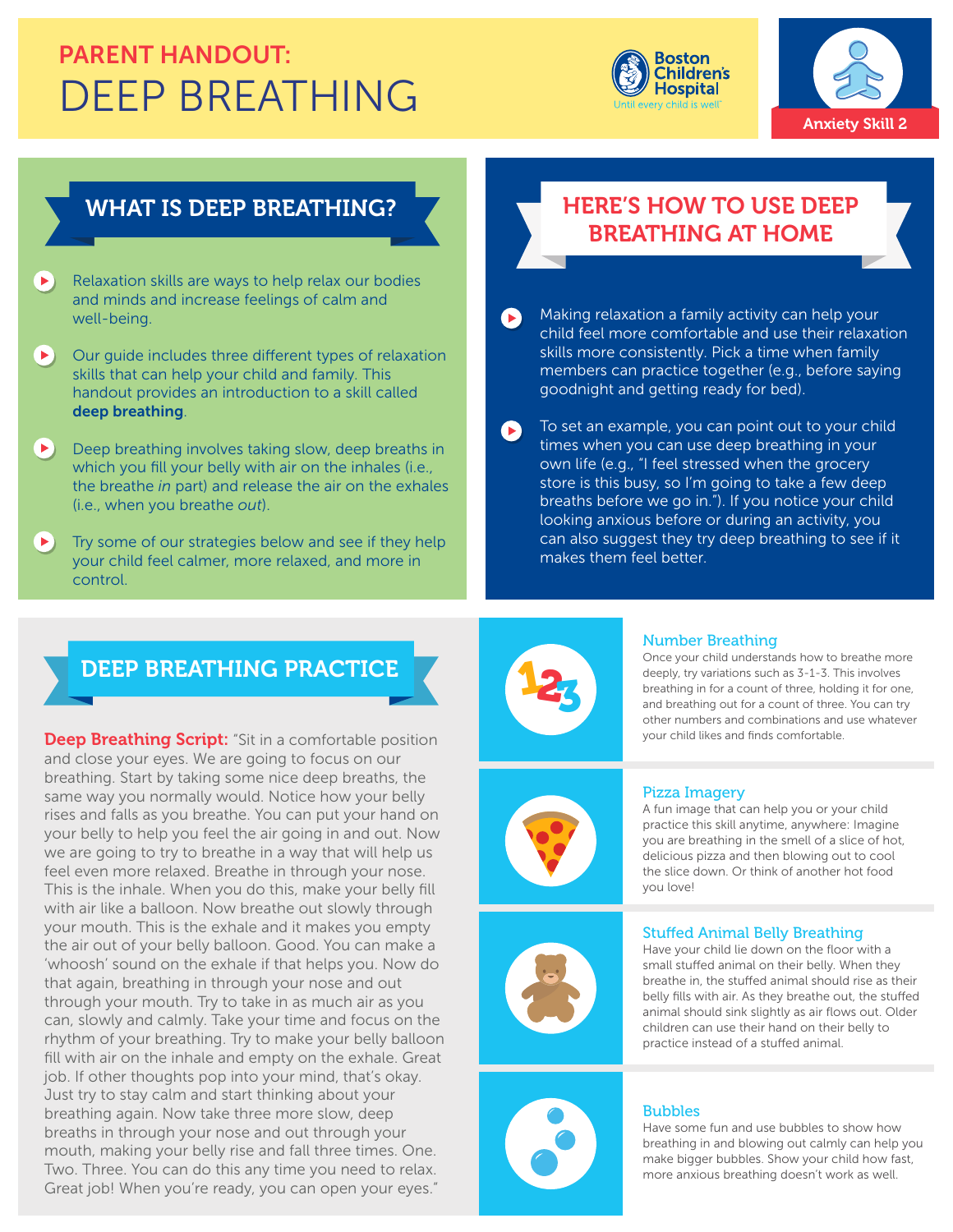## PROGRESSIVE MUSCLE RELAXATION PARENT HANDOUT:





### WHAT IS PROGRESSIVE MUSCLE RELAXATION?

- $\left( \blacktriangleright \right)$ Relaxation skills are ways to help relax our bodies and minds and increase feelings of calm and well-being.
- $\bullet$ Our guide includes three different types of relaxation skills that can help your child and family. This handout provides an introduction to a skill called progressive muscle relaxation.
- **Progressive muscle relaxation involves tensing** different muscle groups one at a time and then releasing them. An example is flexing your arm muscle, then relaxing it.
- Try some of our strategies below and see if they  $\left( \blacktriangleright \right)$ help your child feel calmer, more relaxed, and more in control.

## HERE'S HOW TO USE PROGRESSIVE MUSCLE RELAXATION AT HOME

- Making relaxation a family activity can help your  $\blacktriangleright$ child feel more comfortable and use their relaxation skills more consistently. Pick a time when family members can practice together (e.g., before saying goodnight and getting ready for bed).
- $\blacktriangleright$ To set an example, when you can point out to your child times when you can use progressive muscle relaxation in your own life (e.g.. "I've been clenching the steering wheel the whole way home. I'm going to try to relax my muscles now to feel calmer."). If you notice your child looking anxious before or during an activity, you can also suggest they try progressive muscle relaxation to see if it makes them feel better.

## PROGRESSIVE MUSCLE RELAXATION PRACTICE

### Progressive Muscle Relaxation Script:

"Sit in a comfortable position and close your eyes. We are going to practice relaxing our muscles by squeezing them tight and then releasing them. Let's start with our legs. Stretch your legs out in front of you and point your toes. Hold your position and count to 5. Now relax your legs. Good job! Do that again. Stretch, hold for 5, and relax. Now make two fists like you are squeezing a lemon in each hand. Squeeze your lemons as tightly as you can to get the juice out for a count of 5. Now drop your lemons. Great job! Now repeat. Squeeze for 5 and drop. Let's next focus on our arms. Hold them out in front of you, stiff and straight for 5. Good. Now drop your arms to your sides like they are cooked, limp spaghetti. Now repeat. Stiff for 5 and then loose. Okay, now we're going to squeeze our stomach muscles as if we are trying to squeeze through a door. Hold them tight and count to 5! Now release. Great job. Repeat. Squeeze for 5 and release. Now we are going to scrunch up our faces like we are trying to get flies off our noses. Keep your face scrunched up for 5! Good. Release. Again, scrunch for 5 and release. For our last step we are going to hold our whole body as tight and scrunched up as we can. Tense all the parts and count to 5! Great job. Now release. Do that one last time. Tense for 5, now relax. Notice how good it feels to relax all your muscles. You can open your eyes."

#### Simon Says:

#### (best for younger children)

Turn progressive muscle relaxation into a game of Simon Says. Start with the caregiver as Simon and tell your child to tense different body parts ("Simon says scrunch your toes" or "Simon says flex your arm muscles"). Have your child release each part before moving on. Now let your child be Simon. Get creative and have fun!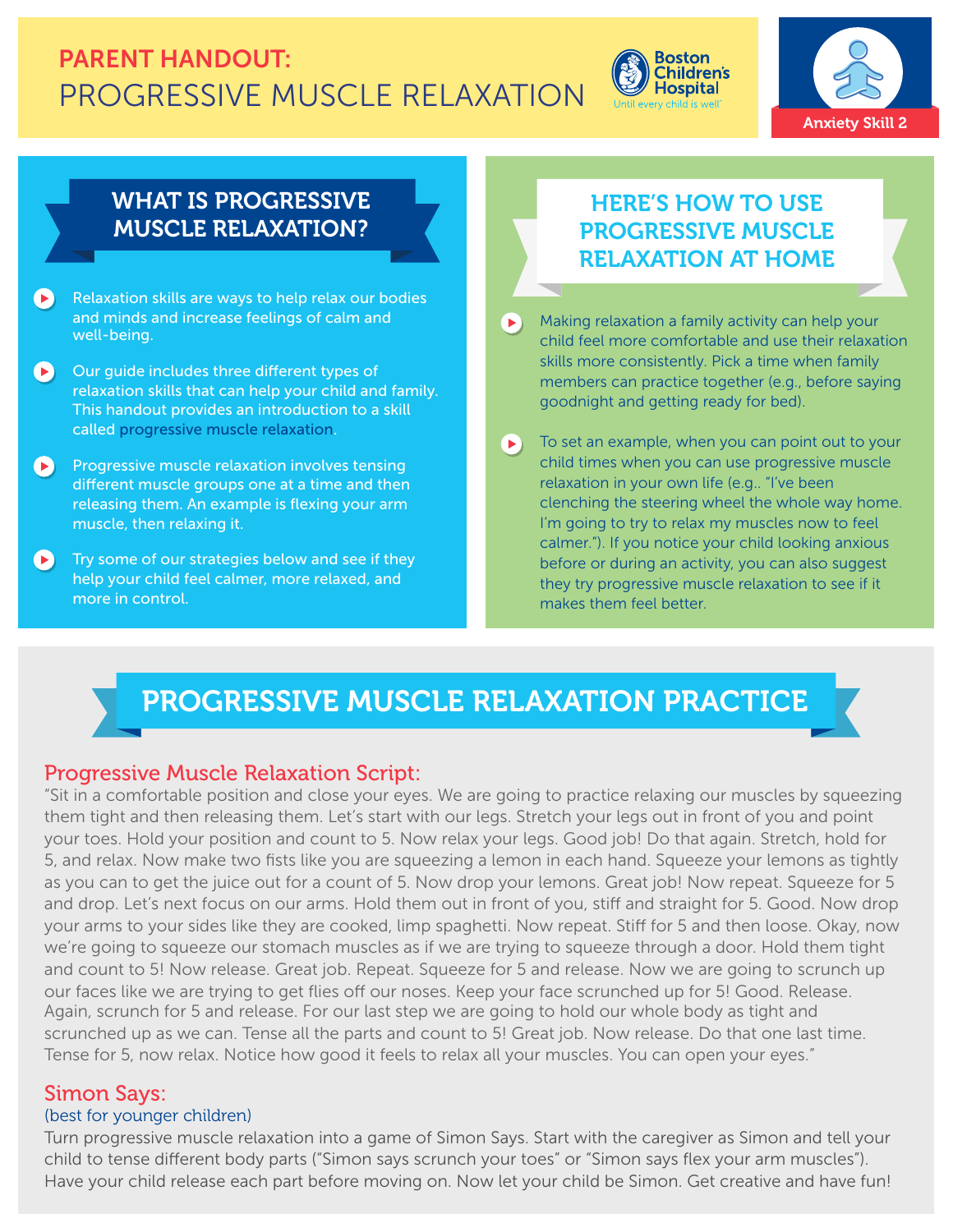## GUIDED IMAGERY PARENT HANDOUT:





### WHAT IS GUIDED IMAGERY? **WHAT IS GUIDED IMAGERY? WHAT IS GUIDED**

- Relaxation skills are ways to help relax our bodies  $\begin{bmatrix} \mathbf{r} \end{bmatrix}$ and minds and increase feelings of calm and well-being.
- $\bullet$ Our guide includes three different types of relaxation skills that can help your child and family. This handout provides an introduction to a skill called guided imagery.
- $\bullet$ Guided imagery involves imagining a calm image or scene using all 5 senses (i.e., sight, hearing, touch, taste, and smell), sometimes with the help of a script or recording.
- $\left( \blacktriangleright \right)$ Try some of our strategies below and see if they help your child feel calmer, more relaxed, and more in control.

# GUIDED IMAGERY AT HOME

- Making relaxation a family activity can help your E child feel more comfortable and use their relaxation skills more consistently. Pick a time when family members can practice together (e.g., before saying goodnight and getting ready for bed).
- To set an example, you can point out to your child  $\blacktriangleright$ times when you can use guided imagery in your own life to feel better (e.g., "What a busy day! I need to take a mini vacation to my relaxing place!").
- If you notice your child looking anxious before or  $(\blacktriangleright)$ during an activity, you can also suggest they try guided imagery to see if it makes them feel better.

## GUIDED IMAGERY PRACTICE

#### Guided Imagery Script

"Sit in a comfortable position and close your eyes. I want you to use your imagination to go on a vacation in your mind. Think of a calm and peaceful place. It can be some place you have been before or some place you would like to go. The place doesn't even have to be real; it can be imaginary. Spend a few moments picturing your peaceful place. Now think about the things you *see* in your special place. Notice the colors, shapes, and patterns. Think about how peaceful it is to see the details of your special place. Now think about the things you *hear* in your peaceful place. Is there music, animal sounds, or ocean waves? Or maybe you hear something different. Now think about the things you *feel* in your calm place. Warm sunshine on your face, grass under your feet, or something else? Notice how these feelings help you relax. Now think about what you *smell* in your relaxing place. The salty ocean, cookies baking, or something else? Take a deep breath of the amazing smells. Now think about what you *taste* in your calm place. A popsicle? Or a fresh cookie? Or something else? Think about how good it tastes. You can always take a trip back to your relaxing place if you need to feel calm. This is a tool you can always use to feel better. When you are ready, you can open your eyes."

#### Mini Vacation

Once you have practiced with the script above, encourage your child to close their eyes briefly and go on a mini vacation to their calm place when they feel tense or down.

#### 5-4-3-2-1 Relaxation

Help your child relax at any time by prompting them to notice 5 things they see, 4 things they feel, 3 things they hear, 2 things they smell, and 1 thing they taste. This technique is a grounding exercise and can help your child feel better in challenging moments. Here's an example of using this in the kitchen: "I see my plate, the table, my sister sitting across from me, the clock, and the wall. I feel the chair, the floor, the table, and the warmth from the heater. I hear water running in the sink, water boiling on the stove, and my sister's voice. I smell cookies in the oven and the pasta I am eating. I taste the pasta."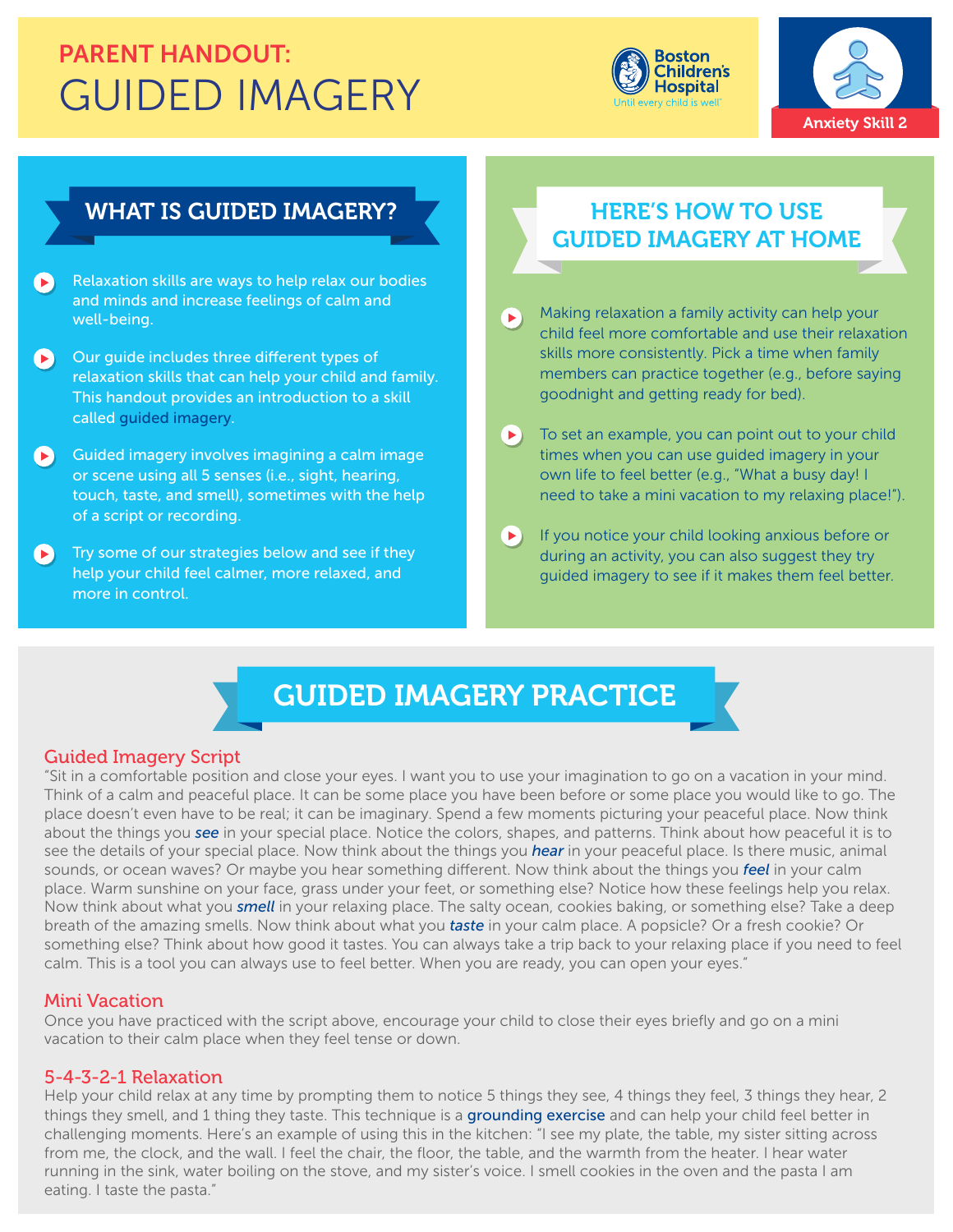

 $116$ 



## HOW CAN RELAXATION SKILLS HELP MY FAMILY?

- $\blacktriangleright$ ) Muscle tension is often associated with anxiety. Think about yourself clenching the steering wheel while stuck in traffic. Your muscles are tight and you are likely feeling stressed. Similarly, children with anxiety can experience shoulder tension, stomachaches, headaches, and other physical symptoms.
- $\blacktriangleright$ ) This is because the mind and the body are connected. When children who are anxious or feeling some other negative emotion learn to practice relaxation, they find that they can calm their bodies, reduce anxiety, improve their sleep, and experience many other benefits.
- Your child needs to practice relaxation skills regularly during times of low anxiety so that they are better able to use the skills when they need them during times of higher anxiety. You can't use a skill well in "the game" if you don't practice!
- Relaxation skills are "portable." Your child can do them at home, school, or in public. Most relaxation skills can be done quickly and without anyone noticing.

## COMMON PARENT CONCERNS

#### My child thinks this is too hard.

Relaxation skills may feel uncomfortable or challenging at first. Practicing regularly helps make the skills feel easier and more comfortable. Figuring out which skills (and methods of practicing the skills) your child prefers will also be helpful. Try out the different strategies we suggest, and see which ones work best for your family.

#### My child doesn't want to practice regularly.

Relaxation practice should not be another chore but something short and simple that you can work into the daily routine. For example, can they practice for a few minutes on the way home from school or use an app on their phone before getting ready for bed? Together, set a specific goal for regular practice (e.g., three times a week to start) and think of a small but fun reward your child can earn for reaching it. Remind your child that this skill gets easier the more they do it, and that this is one way they can be in control of their anxiety.

#### My child thinks relaxation practice is boring or strange.

Ask specific questions to find out what could make it more appealing. Do they prefer a certain skill over others? Do they want to use technology in their practice (e.g., relaxation phone apps, guided imagery videos, etc.)? Would they be more interested in an active practice like yoga? Encourage them to keep trying new things until they find something that is enjoyable and comfortable.

#### My child can never use the skills in the moment to manage their anxiety.

If you are in a situation with your child where they could use a relaxation skill but are not doing so, give a gentle reminder to encourage them and then model the skill yourself. Talk with your child about times when relaxation skills can be helpful (e.g., deep breathing before a test) and set a goal with them to try to use that skill in that specific situation for a reasonable amount of times for the next week.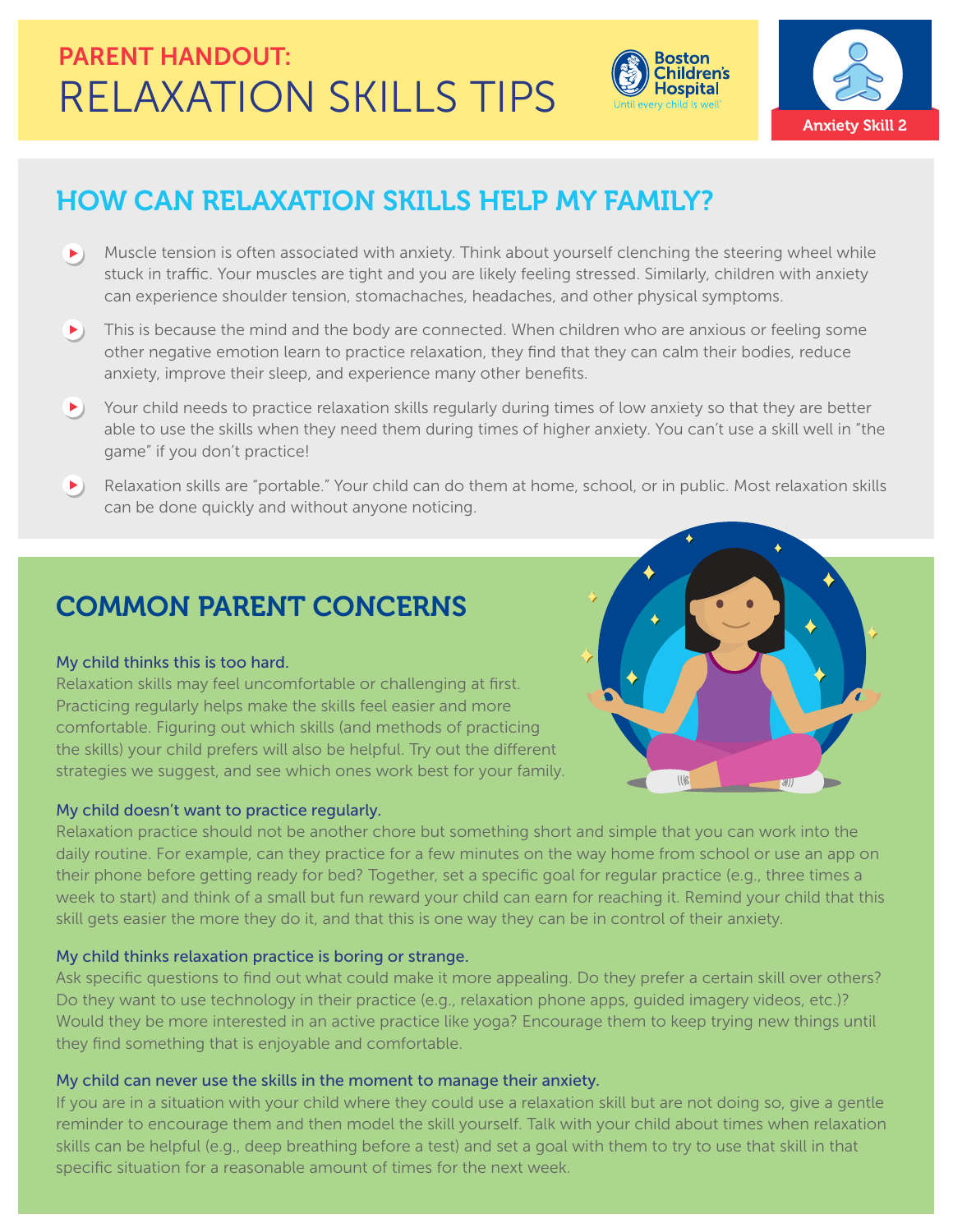## THINKING TRAPS PARENT HANDOUT:





### WHAT ARE THINKING TRAPS?

 $\left( \blacktriangleright \right)$ Thinking Traps are ways of thinking that increase anxiety, worry, and stress. They often involve jumping to conclusions, guessing that things will go badly in the future, and making connections that might not really make sense.

Here are 4 Common Thinking  $\bullet$ Traps that are often connected to anxiety. Discuss these with your child and see if you can come up with more examples that apply to them.

scary and mean."

### HERE'S HOW TO DECREASE THINKING TRAPS

Ask your child these questions to help them think in more positve ways:

- What are the facts? What is the likelihood that what you're worrying about will happen? Often there is very little evidence that the things we are worried about will actually happen! Working with your child to look at the facts will help them think more realistically and often empower them to notice that they are capable of facing their fears.  $\blacksquare$
- What would you tell a friend in this situation? Focusing on helping a peer may help your child with perspective taking and problem solving. This strategy can help them feel calmer and more positive about their worry.  $\mathbf{2}$
- What can you do to solve your problem or take your mind off the worry? If possible, help your child take concrete steps to solve their problem. If that's not possible, encourage them to use relaxation or other coping skills (Anxiety Skill 2) to reduce anxiety and take their mind off things. 33

| <b>FORTUNE TELLING</b>                   | Predicting that bad things will happen in the future.<br>People with anxiety often spend a lot of time imagining bad things they fear will happen in<br>the future.<br>Fortune Telling Example: "My parents are going out to dinner. What if something bad happens to<br>them? They might get food poisoning and have to go to the hospital! We'll be all alone!"                                                  |
|------------------------------------------|--------------------------------------------------------------------------------------------------------------------------------------------------------------------------------------------------------------------------------------------------------------------------------------------------------------------------------------------------------------------------------------------------------------------|
| <b>CATASTROPHIZING</b>                   | Making little problems or worries seem like big problems.<br>When we catastrophize, we make a big deal out of our worries, even when they might actually be<br>pretty small.<br>Catastrophizing Example: "I'm feeling a little nervous about the play tomorrow. I'm probably<br>going to forget all my lines and get laughed off the stage! I should tell my mom I'm sick."                                        |
| <b>OVERGENERALIZATION</b>                | Assuming that because we were worried or nervous in one situation, we will feel like<br>that again.<br>When we overgeneralize, we ignore the unique facts about a situation.<br>Overgeneralization Example: "I was nervous about that math test, because I didn't study as<br>much as I should have. I'm going to do terribly on my science test, too! I know I studied, but I<br>bet l'Il get a bad grade again." |
| <b>ALL-OR-NOTHING</b><br><b>THINKING</b> | Seeing things as "all good" or "all bad."<br>When we use all-or-nothing thinking, we ignore the fact that many situations are somewhere in<br>between and have both positive and negative aspects.<br>All-or-Nothing Thinking Example: "That dog jumped on me and freaked me out! All dogs are<br>scary and mean"                                                                                                  |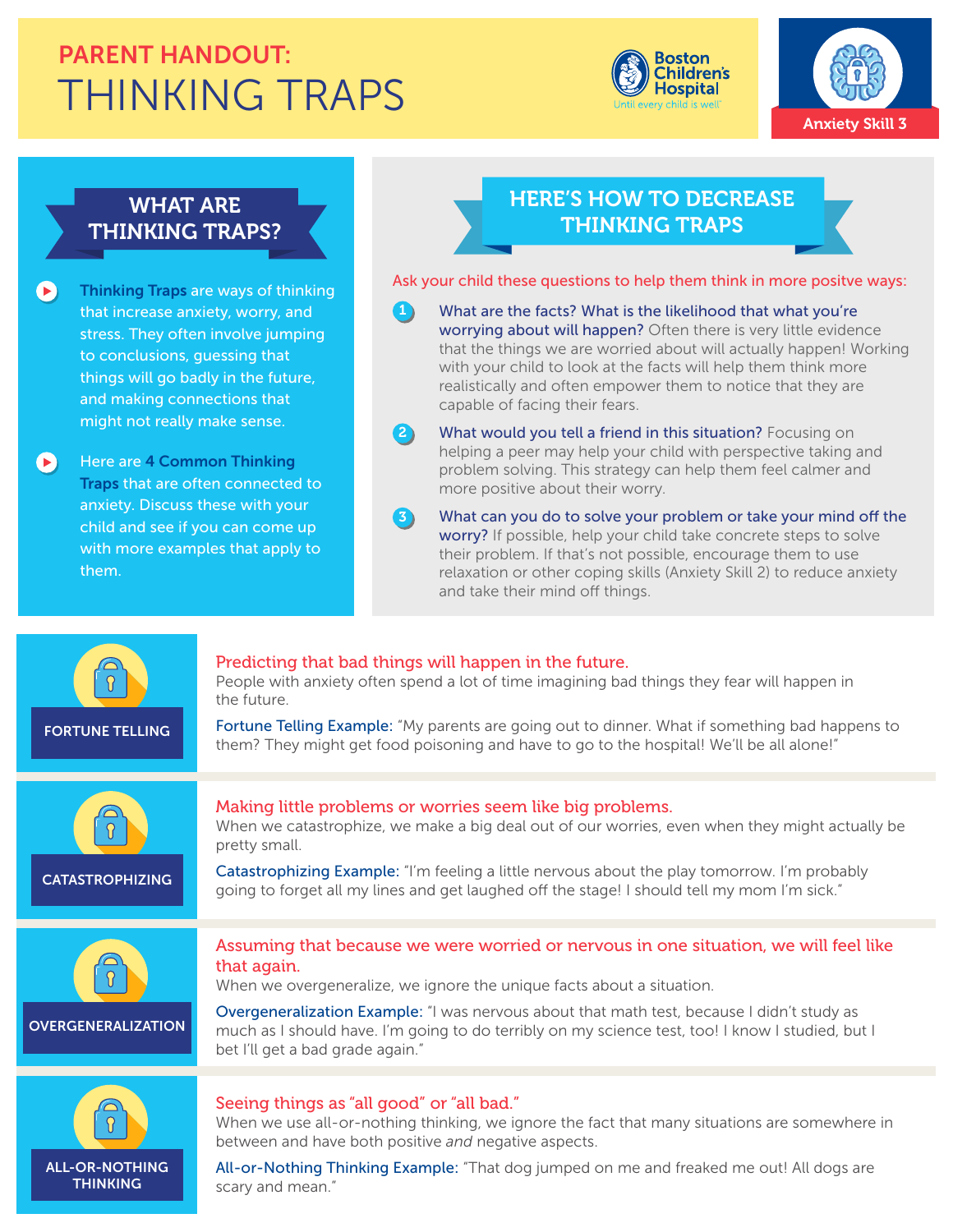## THINKING TRAP PRACTICE CHILD WORKSHEET:





#### Here's an example of how to use your new skills to deal with a Catastrophizing Thinking Trap:

| "I'm feeling nervous about the play tomorrow. I'm probably going to forget all<br>my lines and get laughed off the stage! I should tell my mom I'm sick." |                                                                                                                                                                                            |  |  |
|-----------------------------------------------------------------------------------------------------------------------------------------------------------|--------------------------------------------------------------------------------------------------------------------------------------------------------------------------------------------|--|--|
| <b>What are the Facts?</b>                                                                                                                                | "I've been in six plays before and have never forgotten my lines. I<br>did really well at the dress rehearsal yesterday. My friend made<br>mistakes in the last play, and no one laughed." |  |  |
| <b>What Would I Say to a Friend?</b>                                                                                                                      | "You've worked hard, and it's going to go great!"                                                                                                                                          |  |  |
| What can I do to take my<br>mind off things?                                                                                                              | "I'm going to go play a game with my brother to forget<br>about this for a little while."                                                                                                  |  |  |
|                                                                                                                                                           |                                                                                                                                                                                            |  |  |

FORTUNE TELLING: "My parents are going out to dinner. What if something bad happens to them? They might get food poisoning and have to go to the hospital! We'll be all alone!"

| What are the Facts?                          |  |
|----------------------------------------------|--|
| What Would I Say to a Friend?                |  |
| What can I do to take my<br>mind off things? |  |

OVERGENERALIZATION: "I was nervous about that math test, because I didn't study as much as I should have. I'm going to do terribly on my science test, too! I know I studied, but I bet I'll get a bad grade again."

| What are the Facts?                          |  |
|----------------------------------------------|--|
| What Would I Say to a Friend?                |  |
| What can I do to take my<br>mind off things? |  |

#### ALL-OR-NOTHING THINKING: "That dog jumped on me and freaked me out! All dogs are scary and mean."

| What are the Facts?                          |  |
|----------------------------------------------|--|
| <b>What Would I Say to a Friend?</b>         |  |
| What can I do to take my<br>mind off things? |  |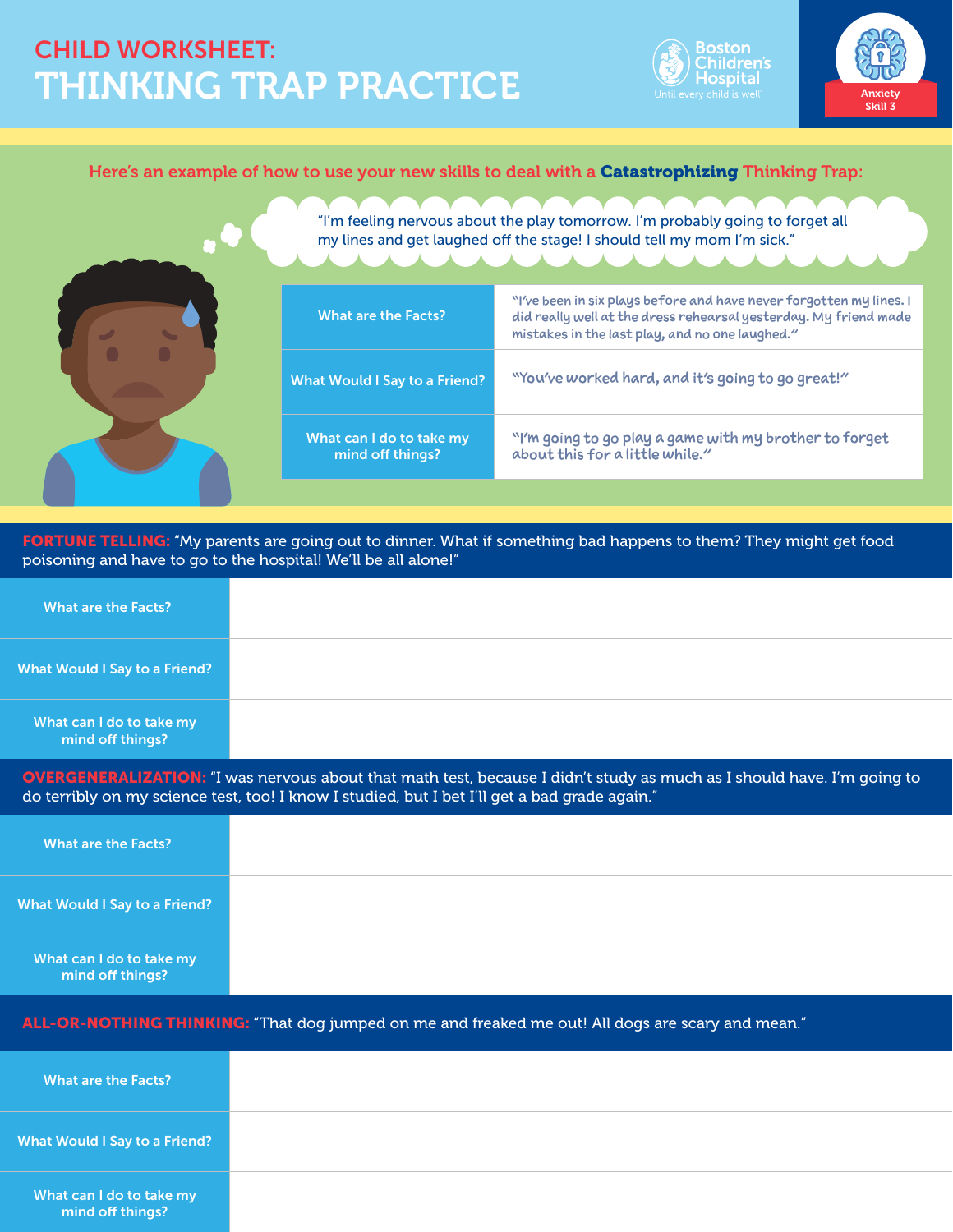



## HOW CAN UNDERSTANDING THINKING TRAPS HELP MY FAMILY?

- When people experience worry and anxiety, they often think about their present situation and things that might happen in the future in negative ways.
- $\blacktriangleright$ ) By learning about thinking traps (i.e., ways of thinking that make us feel worried, stuck, or upset), your family can help each other pay attention to the ways you talk and think about anxiety.
- $\blacktriangleright$  Once everyone has practiced noticing their thinking traps, you can help each other take those thinking trap statements and make them more positive and realistic.
- **EXT** Learning how to discuss anxiety in realistic and self-esteem boosting ways can help your whole family feel more confident and capable when facing stressful situations.

## COMMON PARENT CONCERNS

#### Some of the thinking traps are hard for my child to understand.

If a particular type of thinking trap is challenging for your child, brainstorm additional examples that might make it clearer. Ask friends and family to help if needed. Examples that connect to your child's interests (e.g., their favorite sport or movie) can be very useful. If your child struggles to separate the thinking traps into different categories, just focus on noticing worry-increasing thoughts in general and changing them. For example, call them "worry thoughts" or using their "worry brain." You can still improve thinking this way.

#### My child says that thinking traps aren't a problem for them, but I know that they are.

It's hard for people of all ages to notice or acknowledge a harmful habit. Be an example by pointing out thinking traps in your own life (e.g., "When I realized I was running late to get you, I was so worried you'd be upset or alone and think I'm the worst mom ever! Then I realized I was *catastrophizing* and reminded myself that traffic is terrible and you were safe playing with your friends."). Make similar connections in media you watch together (e.g., "Is that character using a thinking trap? Which one?"). Gently bring up times you notice your child using a thinking trap after the situation has calmed down (e.g., "Before your game, you were worried that your team was definitely going to lose. I wonder if that was a thinking trap, maybe *fortune telling*? Just because you're nervous doesn't mean that you're not great! You all have been practicing so hard.").

#### Changing negative thinking is very hard for my child.

Negative thoughts are often automatic, like a habit. Becoming a more positive thinker requires breaking this habit. It takes a lot of practice to make a change like this! Start with more fun and playful examples if jumping right into your child's particular style of anxious thinking feels overwhelming. Practice on a regular basis for a few minutes at a time (daily if you can manage it) to start forming a new habit of positive thinking. If your child is still having a difficult time, talk to your child's primary care provider. They can connect you to a behavioral health specialist who can help.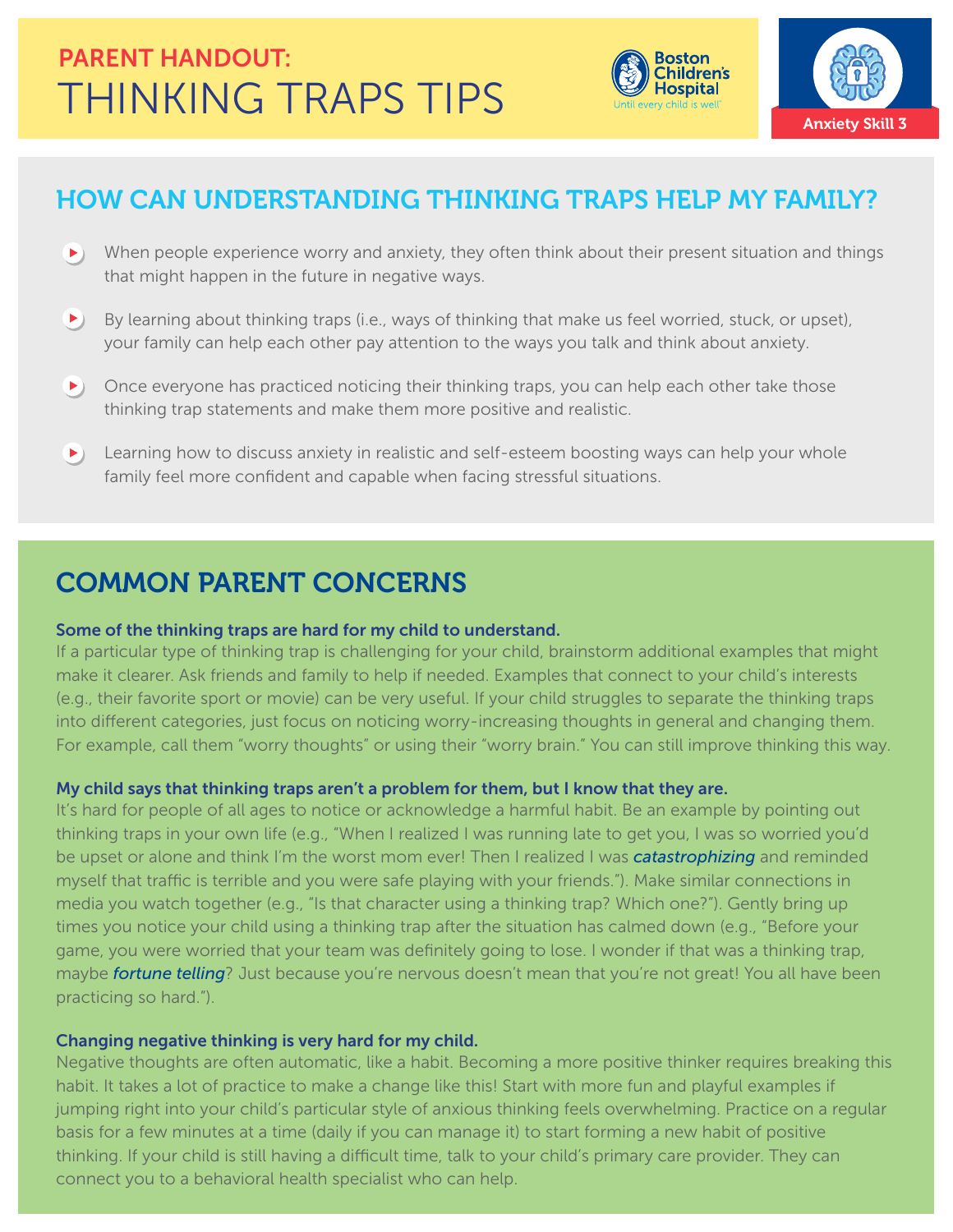## FACING YOUR FEARS PARENT HANDOUT:





## FACING YOUR FEARS USING EXPOSURE

- $\bullet$ "Exposure" is the clinical term for dealing directly with things that make someone anxious, instead of avoiding them.
- $\bullet$ Research shows that approaching situations we fear is the most effective way to decrease anxiety. This can be challenging because avoidance of feared situations is a natural response. However, when we run away from our fear, we are "proving" to ourselves that the thing we are afraid of is too terrible to face.
- $\bullet$ It doesn't have to be this way! Our Anxiety Skills are designed to help you and your child face fears in a safe way. Exposure gives your child a real world opportunity to see that they can overcome scary situations and reduce anxiety in the process.
- $\left( \blacktriangleright \right)$ Exposure is most beneficial and straightforward to address at home when the fear is a specific thing (such as an animal) or situation (such as riding an elevator, speaking in class, or talking to new people).
- Making an exposure plan can provide your child with repeated experience facing feared situations in a calm and organized way. In an exposure plan, exposures are organized in a hierarchy, from tasks that cause your child the least amount of worry all the way up to situations that create more significant anxiety.
- $\left( \blacktriangleright \right)$ These plans are most successful when the tasks are all related to each other and are increasing approximations of the worry that most gets in your child's way. An example exposure for a child with a worry about making new friends would be simply saying hello to a new child on the playground, and then a later step on the hierarchy could be asking a child to play.
- $\bullet$ Over time, exposure will help your child become more confident and less fearful. They can potentially no longer feel anxious in situations that currently cause them to worry a lot! Or their anxiety may not go away completely, but they will feel more in control and more able to effectively manage worry. This helps your child learn that they can achieve their goals and have fun even when anxious.

## HERE'S HOW TO CREATE AN EXPOSURE PLAN

You will need your child's Fear Thermometer from Anxiety Skill 1, plus our Create Your Own Exposure Plan worksheet on the coming pages, to help you create a plan together. Make copies of the Create Your Own Exposure Plan so you can repeat this process for multiple worries and repeat certain exposures if needed. Review the script below and our examples on the Exposure Plan Examples worksheet before helping your child. This will help you better understand the way exposures work before you get started. The examples show how all the steps of an exposure plan should be connected to your child's major worry. Adapt the script for your child as needed so they can create their own personalized plan. Your child may have a wide range of unconnected fears on their fear thermometer; this is okay. Work together to pick one specific thing or feared situation to focus on at a time, as exposure works best when there is a clear target on which to focus.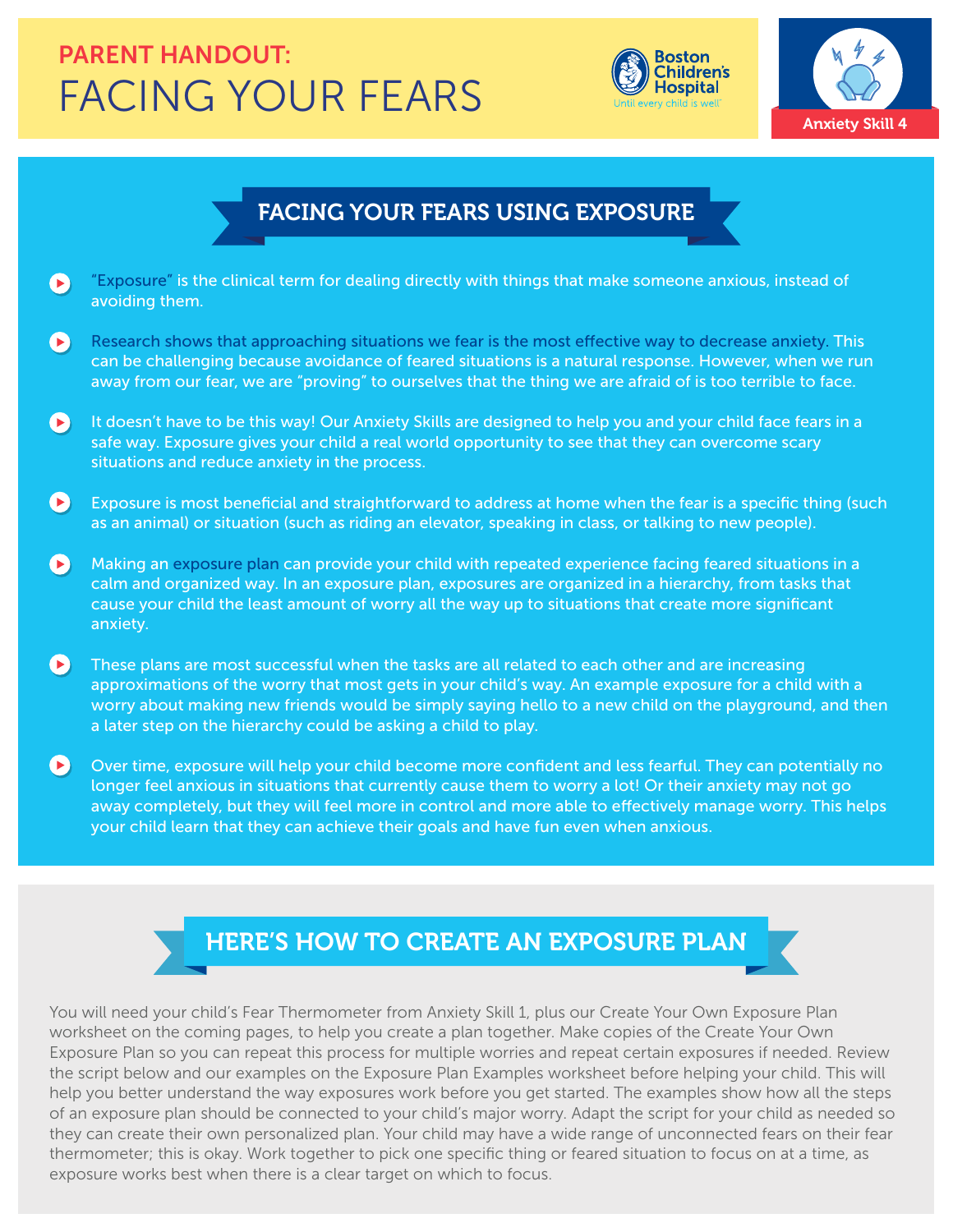### Introducing Creating an Exposure Plan to Your Child:

*"We are going to make a plan to help you face the fears that you put on your Fear Thermometer. One fear that you included is \_\_\_\_\_."* Work with your child to choose a specific fear that may work well based on our tips, such as a specific thing or situation. Once you both agree, proceed to step 2.  $\blacksquare$ 

*"We are going to use this worksheet to help us make a plan."* Show your child the Create Your Own Exposure Plan worksheet. *"Here, the worksheet has a place for us to write down the name of the worry we will be working on in your exposure. Exposure is the word for facing the thing you are afraid of instead of avoiding it or running away."* You or your child should write the worry you will be working on in the space provided. 2)

- *"Right here is a place for us to write down each part of the exposure."* Point at the empty rows 1-6. *"The worksheet also has a place for us to rate how you feel before and after you face your fears.*  The Worry Scale on the page can help us do those ratings." Point at the Before and After columns and the Worry Scale. 3
- *"Our goal is going to be for you to do the things you need and want to do without feeling too scared or running away. I think you will feel strong and brave!"* Add in more ideas about what it could be like for them to conquer their particular fear. 4

*"That might seem like it could never happen, but I believe in you and you can do it! We will take baby steps to get there."* 6)

*"If you were afraid of swimming, we wouldn't plan for you to just dive into the ocean without any steps before that. First we might have you put your feet into the water to slowly start getting more comfortable. What is something we can do to that is like that, something that will help you begin to get comfortable?"* Wait for your child's response. Share some responses applicable to their fear that are similar to steps 1 and 2 in our example plans if they can't come up with anything. You are looking for steps that will be a "warm up" for facing the big fear. You or your child should write these steps down. 6

0 *"Great idea! Now let's think about the next step with this fear. What comes after the steps we just put down? What will we need to do to get even closer to facing and overcoming your fear?"* Wait and provide responses similar to steps 3 and 4 on our example plans if needed. Remember, we are taking bigger and bigger steps toward facing the fear! You or your child should write these steps down.

 $\left(3\right)$ Now you are ready to name the activities that will be near the top of the exposure plan. *"You've given so many great ideas for getting more comfortable with this worry! Now*  let's talk about what will be our big goal. What are the *biggest challenges connected to this fear?"* Wait and provide responses similar to steps 5 and 6 in our examples if needed. You or your child should write these steps down. *"Good work! Let's review the worksheet and start to plan how we will begin our exposures."*

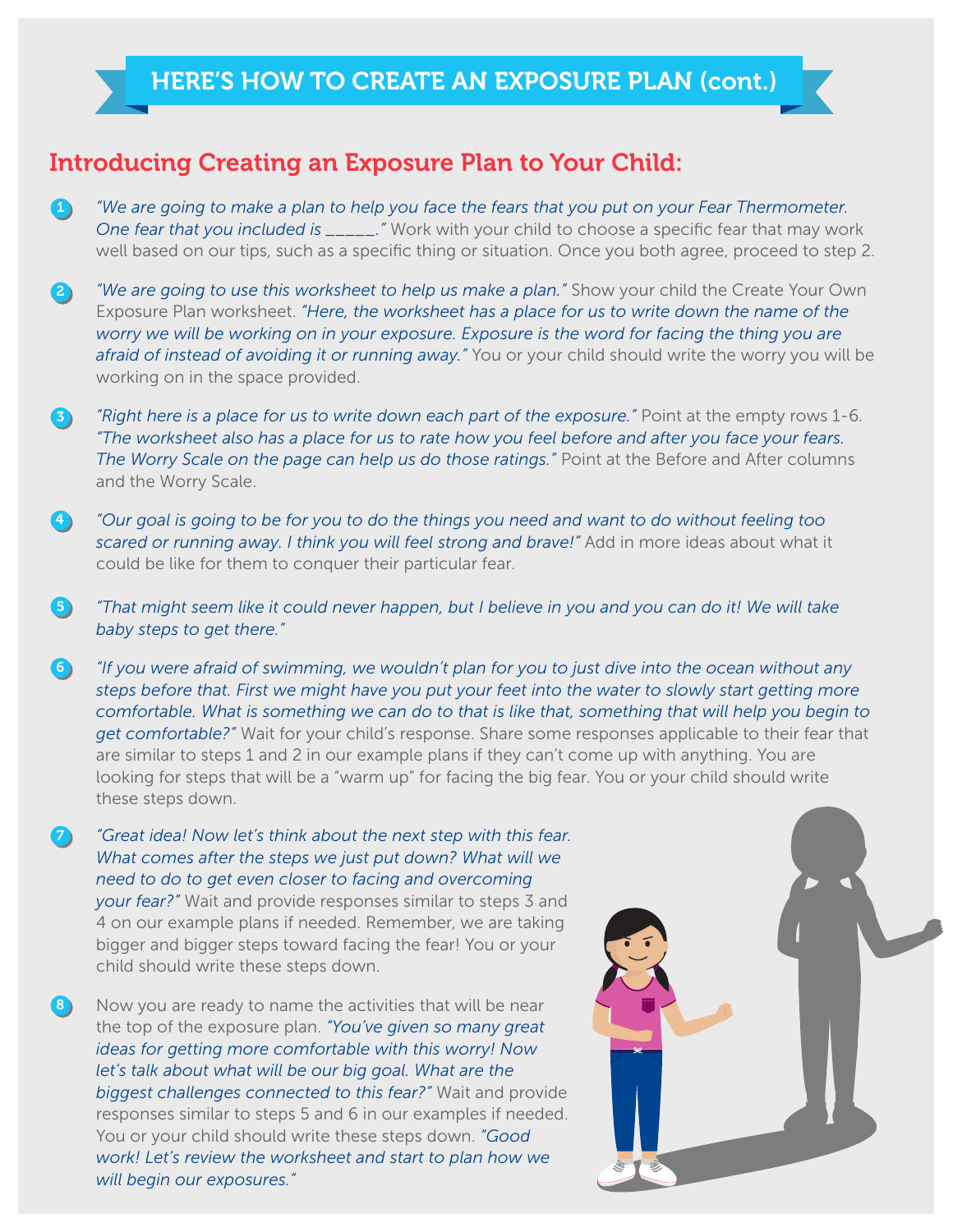EXPOSURE PLAN EXAMPLES PARENT HANDOUT:





## Exposure Plan Examples

### Example 1: Fear of Frogs

This example if for a child who has a fear of frogs, but is also very interested in science and animals. The goal of these exposures is to help the child hold a frog comfortably, a wish they have because of their interests. The example on the Fear Thermometer worksheet also deals with this worry; you can refer back to it now if needed (Anxiety Skill 1).

|   |                                                                    | <b>Before</b> | After |
|---|--------------------------------------------------------------------|---------------|-------|
|   | Looking at pictures of cartoon frogs on the internet or in a book. |               |       |
| 2 | Looking at pictures of real frogs on the internet or in a book.    |               |       |
| 3 | Looking at frogs in aquariums at the pet store.                    |               |       |
| 4 | Going near frogs in the pond at the science center.                |               |       |
| 5 | Touching a frog at the science center while an employee holds it.  |               |       |
| 6 | Holding a frog all by myself at the science center.                |               |       |

## Example 2: Fear of Elevators

This example is for an adolescent who has a fear of elevators. The goal of these exposures is for the adolescent to feel okay riding an elevator alone, an ability they wish to have as they increase their independence.

|              |                                                                    | <b>Before</b> | After |
|--------------|--------------------------------------------------------------------|---------------|-------|
|              | Looking at pictures of an elevelator on the internet or in a book. |               |       |
| $\mathbf{2}$ | Watching a video of someone riding in an elevator.                 |               |       |
| 3            | Going to an elevator and standing inside it briefly with a parent. |               |       |
| 4            | Going in an elevator and riding it with a parent.                  |               |       |
| 5            | Going in the elevator and standing inside it briefly alone.        |               |       |
| 6            | Going in the elevator and riding it alone.                         |               |       |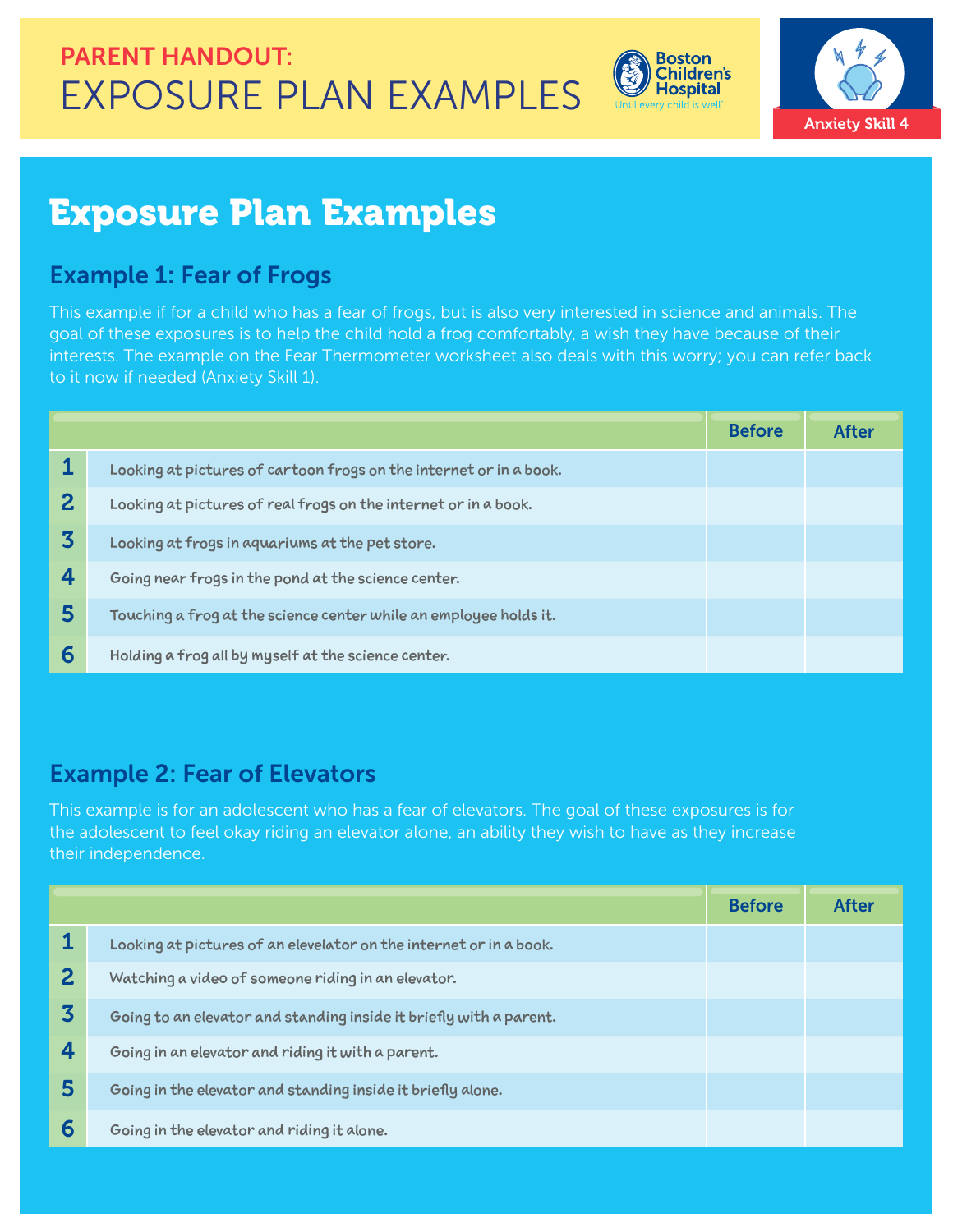## CREATE YOUR OWN EXPOSURE PLAN PARENT HANDOUT:



## Using Your Exposure Plan 1-10 Worry Scale

- 1) You and your child should pick a time when things are calm and not rushed at home to begin working on exposures. Start with step 1 on your plan, which is the exposure your child rated as easiest to try.
- Before each exposure practice, get a Worry Scale rating. Ask, "Look at the Worry Scale. How worried/afraid do you feel? 1 is not that worried and 10 is the most worried."  $\overline{c}$
- 3) After each exposure practice, get a Worry Scale. Say, "Great job! Look at the Worry Scale. How worried/afraid do you feel? 1 is not that worried and 10 is the most worried."
- Record these Worry Scale ratings next to the exposures listed on your plan. This will help you and your child track their progress over time.  $\overline{4}$
- You can repeat each step above until your child's ratings go down and they notice an exposure is less scary than it was before. Then, move onto step 2 on your plan, the next exposure. Go at a pace that is comfortable for your child, but be consistent about moving through the exposures at a steady pace. 55

**Boston Children's Hospital** l every child is well



## Create Your Own Exposure Plan

Put your child's plan here:

|                         | <b>Before</b> | After |
|-------------------------|---------------|-------|
| $\mathbf{1}$            |               |       |
| $\overline{2}$          |               |       |
| $\overline{\mathbf{3}}$ |               |       |
| $\overline{4}$          |               |       |
| 5                       |               |       |
| 6                       |               |       |